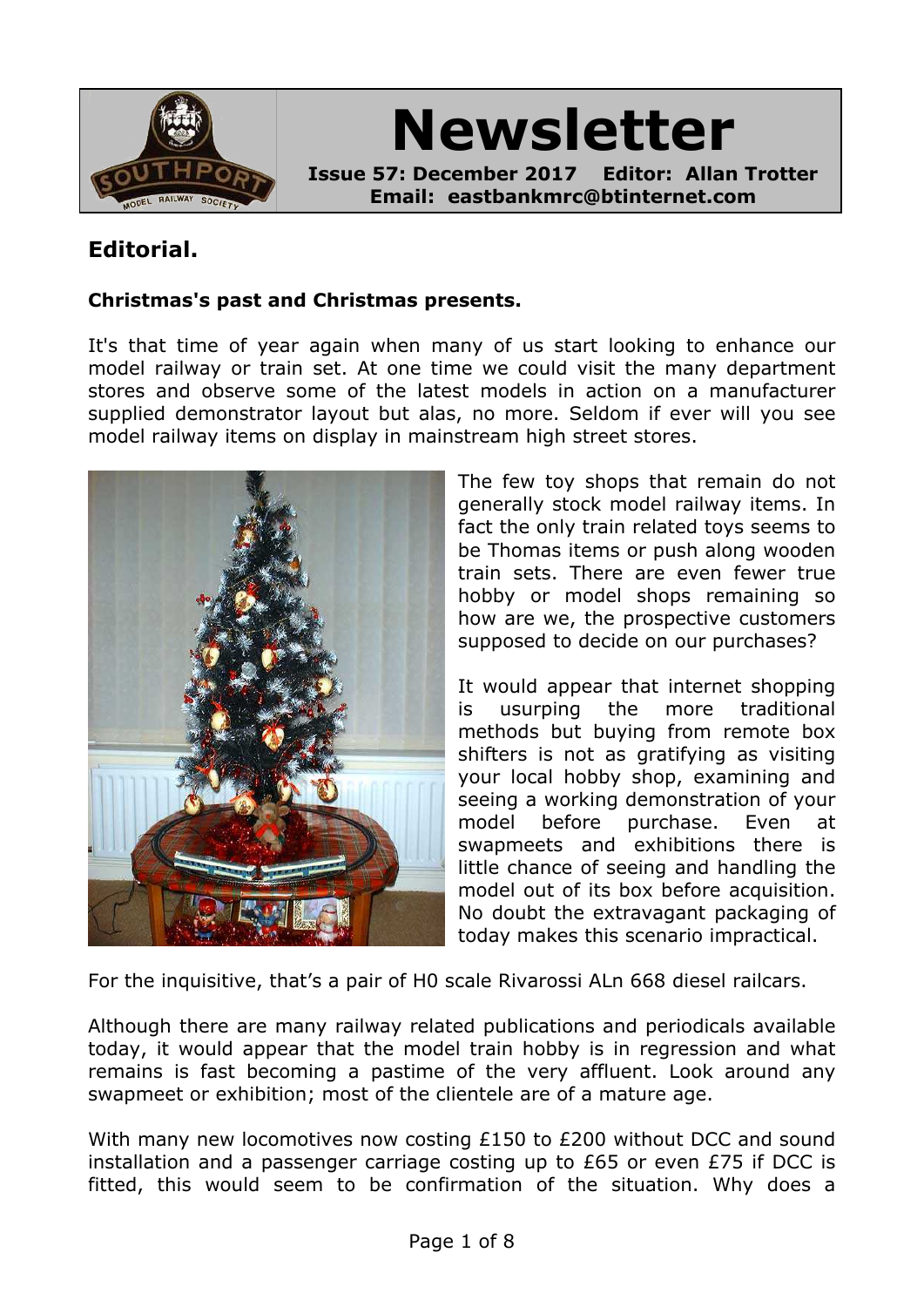passenger carriage need to be DCC fitted anyway? Is it just to turn off and on the internal lighting? A £1 switch can do that.

It appears that the younger generations are not really that interested in model railways anymore. Why is this so? One possibility is that Britain now no longer has passenger trains that we citizens can be proud of. Each new generation of train introduced is typically inferior in the capacity, the quality and spaciousness of accommodation to previous ones. The new electric and dual mode electro diesel IEP trains on the Eastern and Western routes and the controversial HS2 and HS3 trains are basically just suburban high density commuter trains only a bit faster.

So come on, this Christmas go and enjoy playing with your train set around the Christmas tree whilst Hornby and Bachmann still remain in business.

Seasons greetings and best wishes to all.

## **Diary of forthcoming events.**

## **Note change of date for the next committee meeting.**

8th Dec 2017 Committee meeting, open to all members 22<sup>nd</sup> Dec 2017 Christmas Party, all members and friends welcome 23-24-25th Feb 2018 Monsal Dale exhibiting at Modelrail Scotland, Glasgow 24th Feb 2018 Canadian Pacific, Southport Lecture Society, Jim Ford 10<sup>th</sup> Mar 2018 Night Ferry, Southport Lecture Society, Allan Trotter 28<sup>th</sup> Apr 2018 Spring Model Railway Exhibition, All Saints Church Hall

# **Chairman's report.**

This month our major event has been the Autumn family show. Whilst the numbers were down on last year we managed to just break even on admission income and catering. However, we had an excellent return from the club sales stand with unsold items down to just over one box. Most of this was down to Allan's hard work. By the way, if we are to have an equally successful sales stand at our spring show, we will need more stock, preferably higher quality items which will provide a greater return. We had four club or club member owned layouts on display which inevitably put a bit of a strain on operator availability but we managed. In addition, four visiting layouts were on display and I have to thank Keith Hick, Allan Butchart, Austin Moss and Keith Turner for contributing. Finally, I should like to thank Marilyn, James and Colin and also all those members who helped out on the day and beforehand.

In terms of the clubroom, I have to say that it is a continuing struggle to try and get Network Rail and their contractors to finish off the renovations. The most serious issues is with a downspout not having not been connected as this allows water to pour down the recently pointed wall making the walls damp and consequent damage to wallpaper. The other main concern is the temporary covering on the kitchen roof. A good wind and we might lose the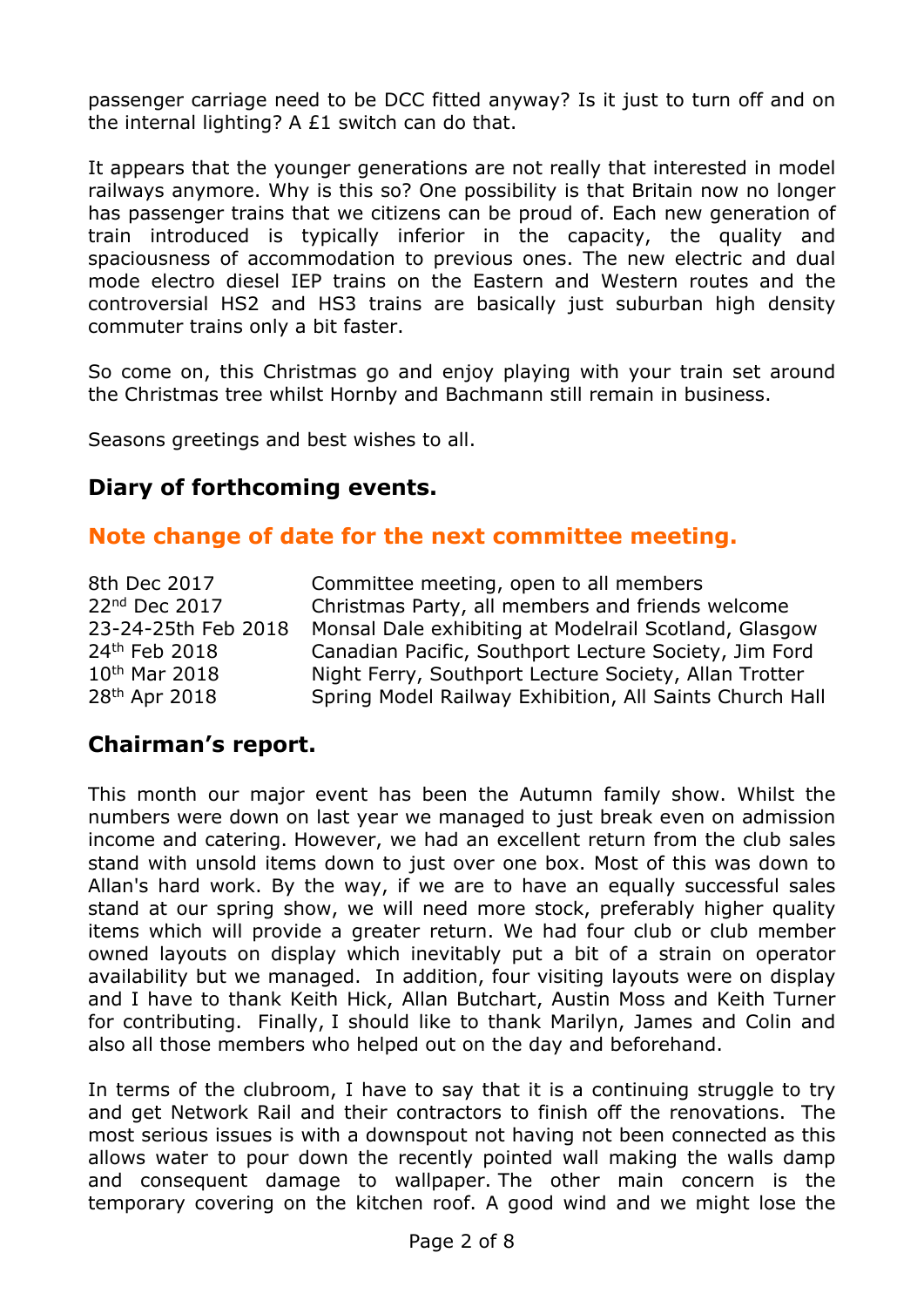plastic sheeting. Internally, the rooms are now reasonably tidy and the fire in the lounge works very well but as yet I need to test out the one in the back room. Hopefully we can now get back to some serious armchair modelling and perhaps even some real modelling. **Ian Shulver.**

# **Secretary's report.**

Your Secretary got back from his holiday just twelve hours before the setting up phase of the family train show! We had sailed 9,500 miles from Liverpool to Mauritius over the previous 35 days but flew back in just twelve hours. On our trip we had seen all sorts of wonderful things but it was almost completely train-free with the notable exception of the truly excellent Soller Railway in Mallorca.

We managed a trip on this line which straddles the mountains in the middle of the island, but didn't manage to do the Soller Tramway which completes the journey to the port of Soller, so I will have to make do with the G scale kit for one of the cars that I picked up! Equally we didn't have time to sample the other Mallorcan railways which have been rebuilt and modernised in recent years, but the Soller line is a real treasure and its very spectacular scenery means that it is a bit like Manx Electric with mountains.

Our family train show was a success for which the Committee are grateful to those members who were able to lend a hand on the day. Although we didn't make as much as a year ago, we turned in a respectable profit, if mostly from the sales stand. This is no mean feat considering that even in our own estimate the selection of sales items was not that spectacular.

As a well-known supermarket says, every little helps and we made enough money to help to keep the club going. I was pleased to see on returning to the club room that despite the ongoing work by Network Rail, the kitchen has been fully cleaned and spruced up. For this we have John Howard to thank. Thanks John, on behalf of your fellow members!

On Friday 8th December we will be holding our next Committee meeting which will again be an open one, and members may want to attend and give their feedback on our recent show.

Another date to enter in your diary is Friday 22<sup>nd</sup> December when we will be holding our annual Christmas Party at our newly refreshed clubrooms. Current and past members and friends of the Club are all invited to share Christmas refreshments.

We will also be holding a short members' slide show and you are invited to submit up to a dozen images taken during 2017 which the Secretary will put into a PowerPoint presentation for viewing on the night.

Please send your slides to [drjimford@btinternet.com](mailto:drjimford@btinternet.com) **Jim Ford.**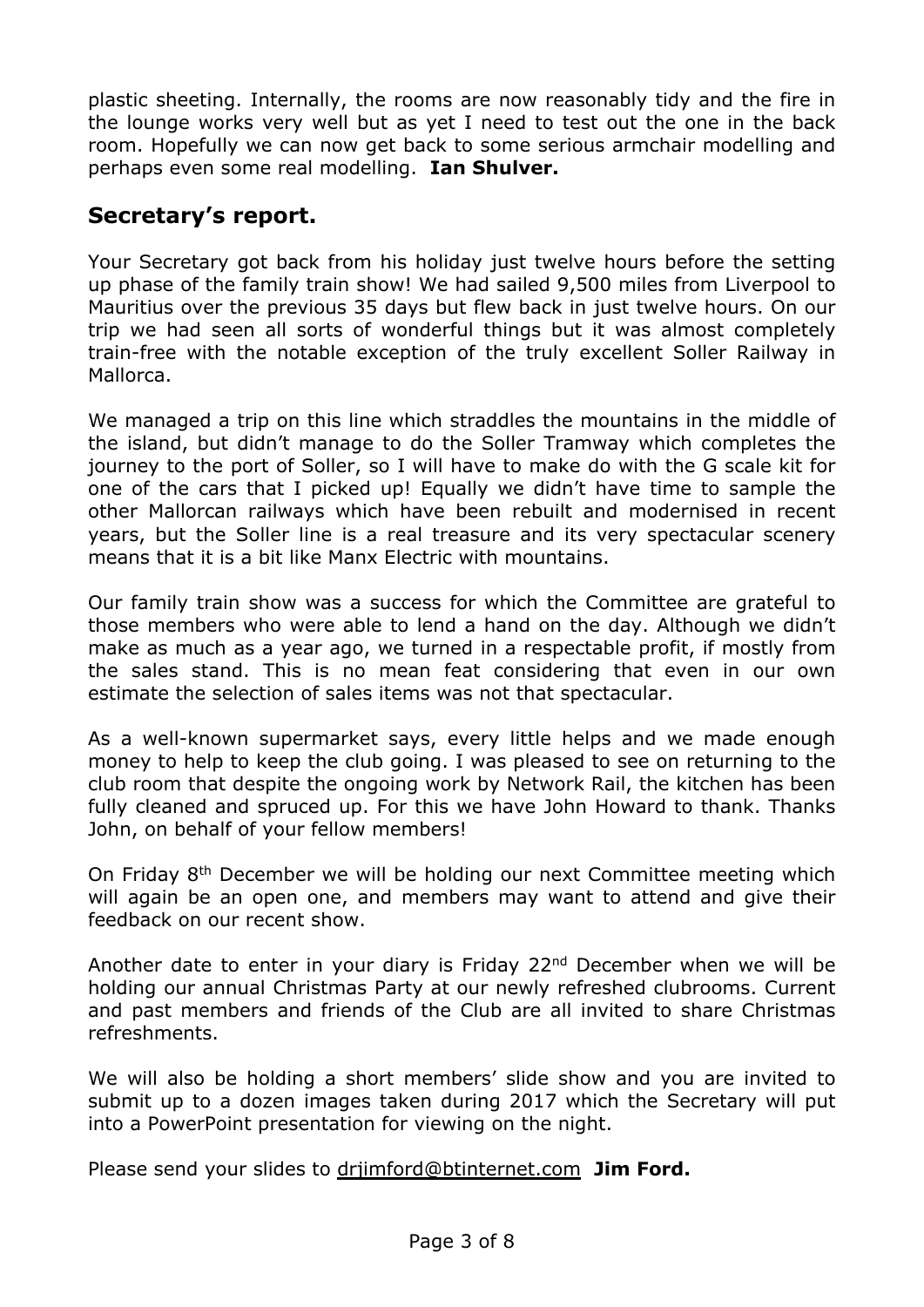# **Treasurer's report.**

No report received.

# **Exhibition Co-ordinator's report.**

No report received.

# **Contributions from Members.**

This was seen in the Daily Telegraph recently. **Ian Shulver.**

## Cocoaloco

To mark the film premiere of Murder on the Orient Express in London last night, Belgian chocolatier Godiva has unveiled a 10ft chocolate train. Made by Jen Lindsey-Clark, the train weighs 9st (57kg) and took 400 hours to create.



**Editor's note.** No doubt it would take more than 400 hours to eat the whole locomotive. Murder by chocolate? It seems a strange choice of name for this creation as Lady Godiva was a Patriot class locomotive, it looked nothing like this and anyway had no association with the Orient Express. **Allan Trotter.**

## **Hornby Dublo and Hoylake Station.**

Most mainstream model railway manufactures such as originally Hornby Dublo and also Tri-ang Railways and present day Hornby and Bachmann offered a full range of not only locomotives and rolling stock but also the many accessories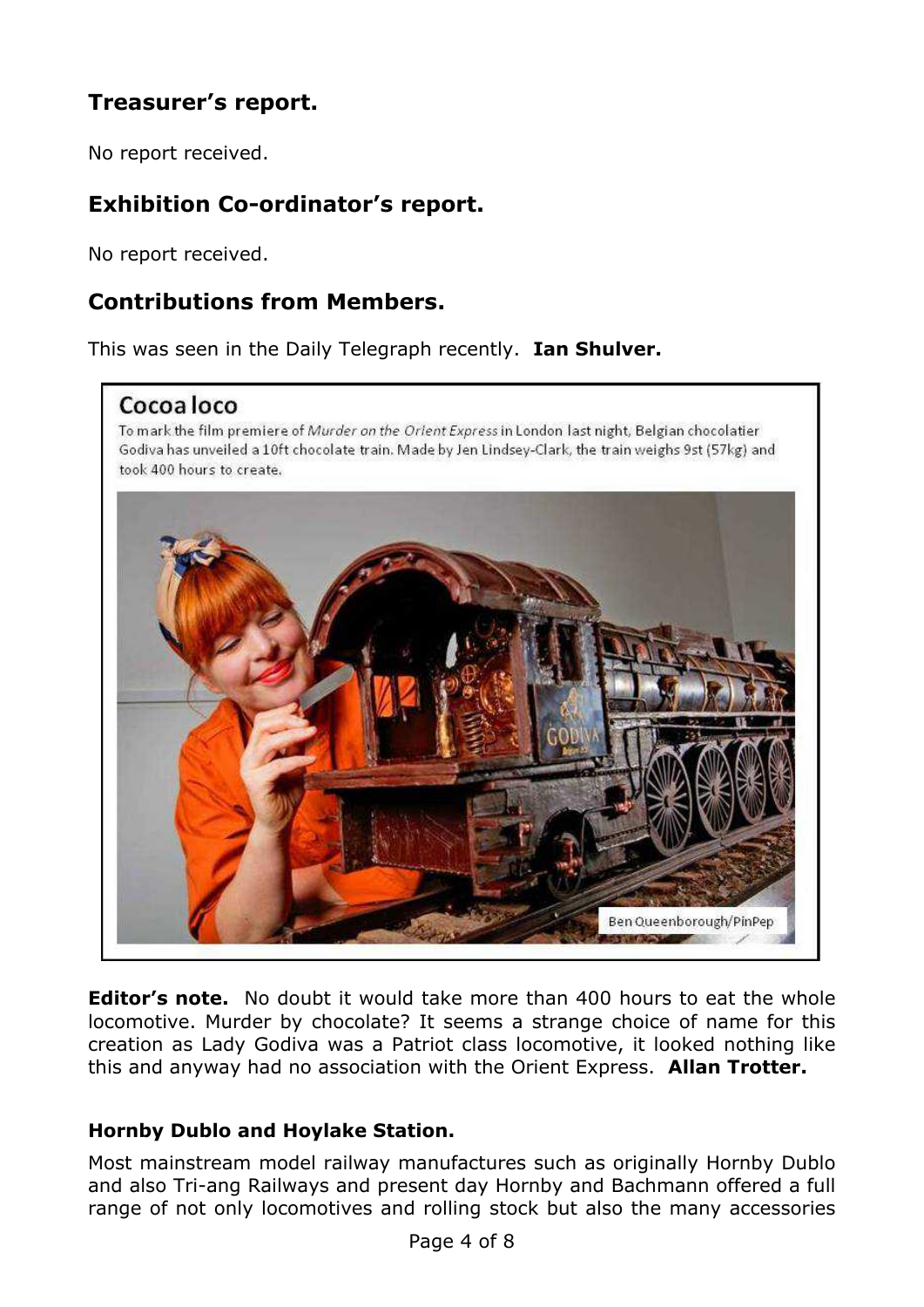required for a complete model railway system. One of these accessories is station components.

Almost from the start Hornby Dublo offered a station, signal box, goods depot and engine shed and these were all originally made from wood. Later models used die cast aluminium. When Tri-ang Railways entered the scene in the 1950's, their station components were made of plastic but these models tended not to be based on any particular location.

When Tri-ang Railways went over to Super 4 track with a new geometry, new platforms were required and their 1960's station was updated to a more modern building style based on the structures at Colchester. What about Hornby Dublo though?

When Hornby Dublo introduced their two rail system in 1959 the track profile was completely different from their three rail track and this required a new range of structures. Three types of station were offered, a main line station, a suburban station and an island platform set. Also offered was a goods depot and engine shed. The engine shed was based on the London Midland Region standard design at Chester. These models were all in plastic. However the signal box and footbridge remained in cast aluminium.

The suburban station was the most distinctive being modelled in the Art Deco style. Where did the inspiration come from? Possibly from Southern Region but as the Meccano factory was in Liverpool, a nearer location would seem the more likely.

Although the Wirral line to West Kirby had been in operation for many years, the LMS Railway rebuilt Hoylake Station in 1939 in the then fashionable Art Deco styling. As pure conjecture, perhaps the Hornby Dublo model designer resided on the Wirral and passed through Hoylake on his way to work and this inspired him to include a simplified model of this style of station for the Hornby Dublo range.

If you compare the two images it would seem that there are more similarities than differences in the styling. **Allan Trotter.**



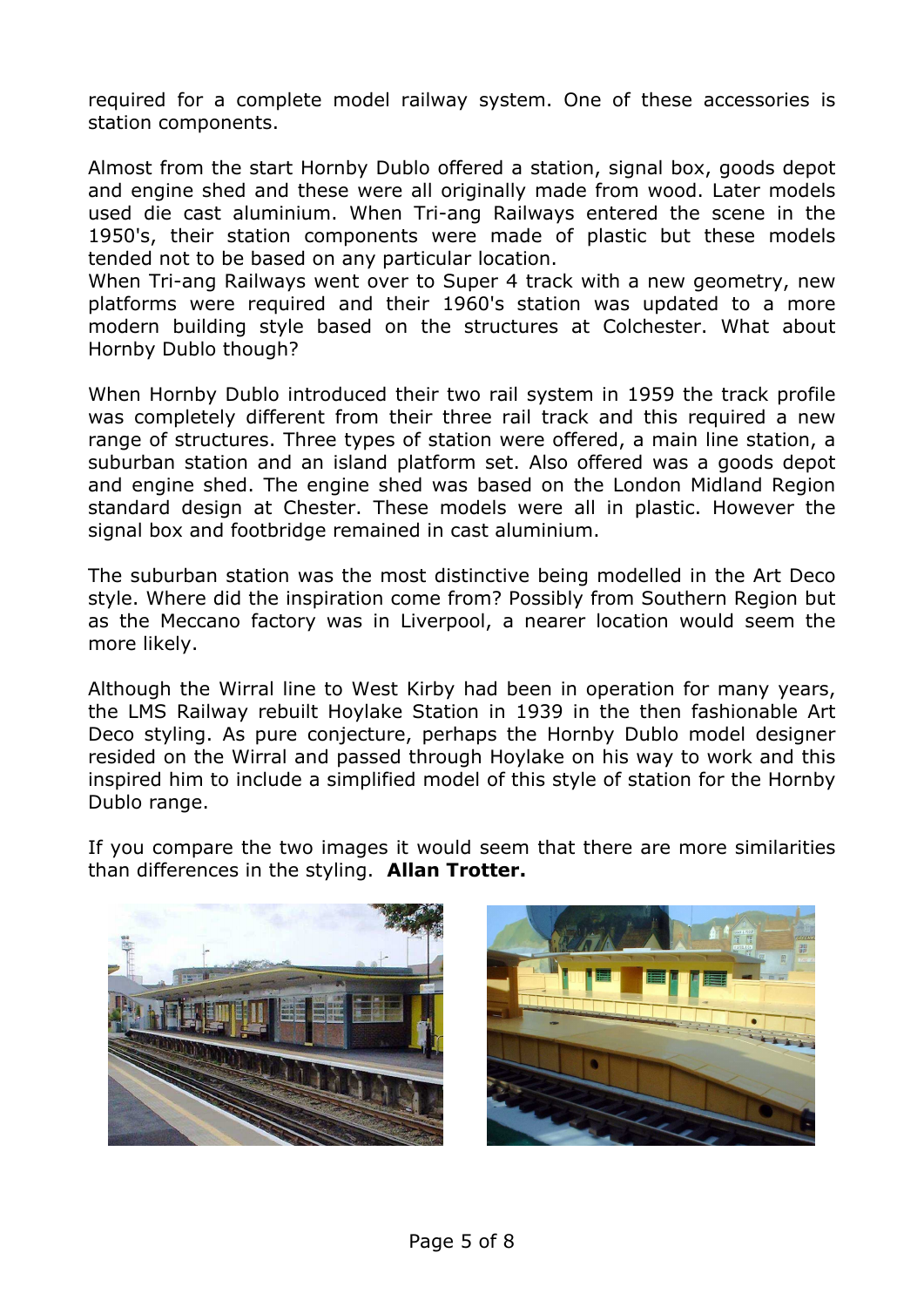## **Making a display of oneself at the Workington exhibition.**

Like a lot of modellers, I sit around talking about model railways and doing very little. Well, after my move Up North to Dalegarth, my baseboards arrived from Southport and work has been slowly progressing on my main layout "Bridge of Kyle" based on the Kyle of Lochalsh station. Then after many years of being my faithful companion in the signal box and many other railways, we lost Syd. Well, my heart wasn't in it much for a while afterwards and the project took a back seat.

They say time is a great healer and after some months, I started to think about modelling and getting back into it as they say. About that time, I came down for our exhibition in April and I was talking to one of the operators on one of the layouts and he was showing me his laser cut baseboards. It got me thinking about doing a much smaller layout that would fit in a car or two cars and one that would not be too complicated electrically and be reasonably quick to do before going on to my main long term project.



The inspiration for this was a tribute to Syd who accompanied Chris and myself up to the Western Highlands on several occasions. The practical reason was also to get use to using the NCE DCC system that I had bought. It would be a test bed for operating the system. Well, Loch Syd started off as and an end to end but myself and my neighbour Karl who was helping me soon decided to make things easier for ourselves by making it a small run round style layout.

Bering in mind that I have been a modeller for many years and been a member of this club for nearly 30 years, this was the first time that I had actually started to achieve creating something. A sad incitement of my modelling to date!

This is my first real project that's reached a exhibition and I admit that I was a bit naive in my planning. I grossly underestimated the time it takes to do tasks in reality. If I thought it would take one hour to complete, it generally took two to three hours. Too late, mistakes made, learn from making the mistakes and try not to let it happen again. Lesson learned for next time, I won't let it happen again!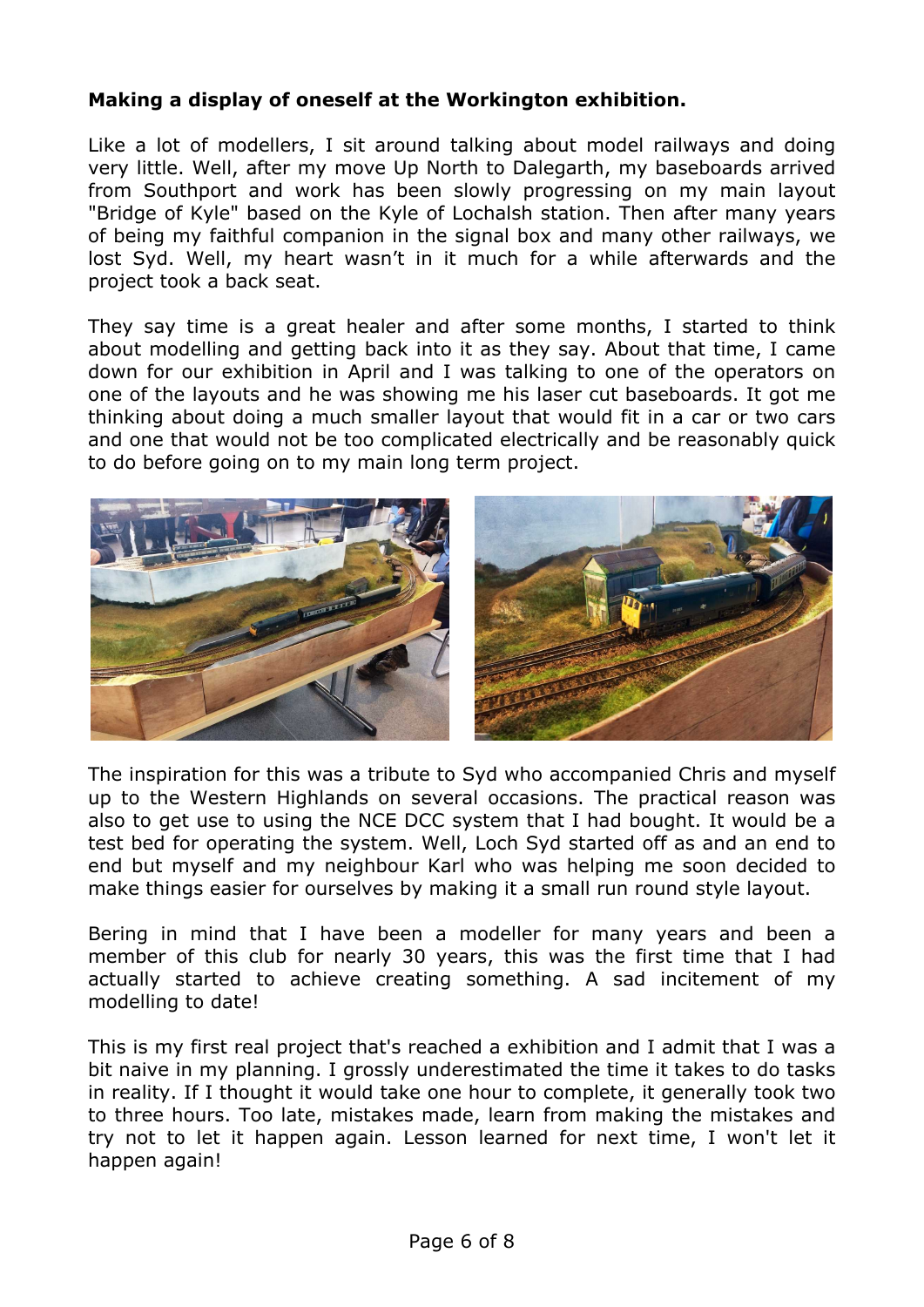I asked our esteemed exhibition Coordinator to come up to help operate the layout with a view to offering it for our 2018 exhibition. Terry arrived and we had one or two last minute jobs to complete. See my previous comments on naivety. Well to cut a long story short we worked late into the night and we made it, Just!

We loaded the layout in the van and we set off to set up on the Saturday Morning. If you've never been to Workington model railway exhibition, I can say that it has vastly improved over the years and well worth a visit. To be fair, all the other local shows from Kendal to Maryport are a lot better too. Anyway, we set up only to find a problem with the points and one point in particular. Note to fellow members, don't rely solely on contact through the rails, these new Peco points are of very poor design. Fellow modellers came to assist and we got going just in time for the public to enter at the start time.

After all that work and all the last minute problems, I admit that I felt quite crestfallen. We survived the Saturday and to me, with very little enjoyment. However we turned up on Sunday with fresh spirit. We ironed out one or two issues and we had a successful and enjoyable day. It gave us a chance to talk through how to sort things out and how to improve the layout for the future.

Well, there is a happy end to this story, after a weekend of varied emotions; I was busy buying materials from the Squires trade stand when the award presentations started. To be honest, I wasn't really paying attention until something caught my ear, the words 'Loch Syd'. We had been awarded the Jim Harkness Shield for best scenic layout. To say that I was surprised would be a lie, I was absolutely gobsmacked. I looked across at Terry who also had a look of disbelief, well utter shock as well. It was a Loch Syd's first outing and we came home victorious. I accepted the trophy in the spirit in which it was given by the Workington Exhibition and our fellow exhibitors all applauded as we had come through so much.



A note of caution however, don't overestimate things, make sure things work and learn from your mistakes. However with friends in our club, you can succeed in your projects.

Finally, I must thank two fellow Southport Members who have always supported in me in my modelling endeavours, firstly Allan who patiently